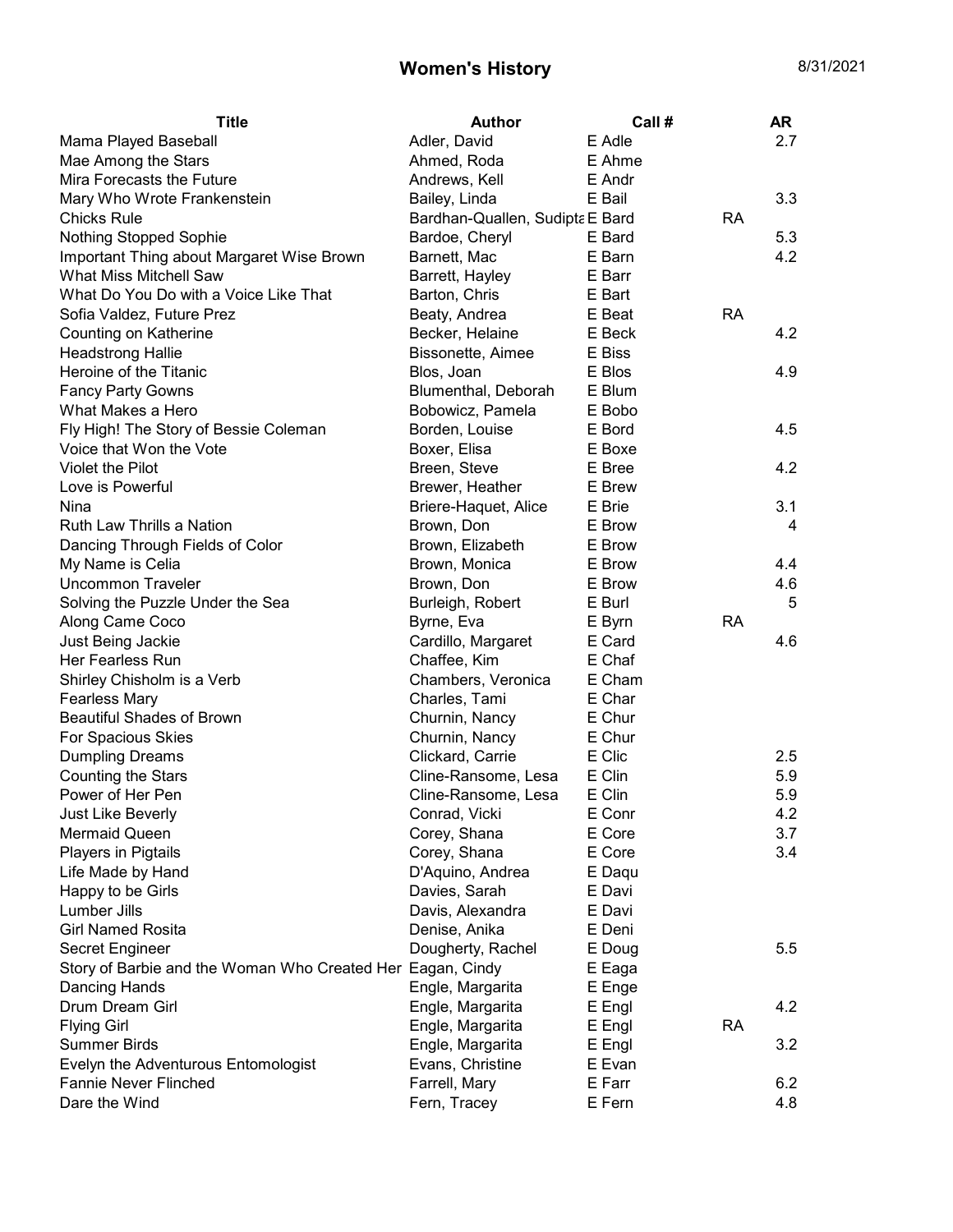| <b>Title</b>                                                       | <b>Author</b>                 | Call # |           | <b>AR</b> |
|--------------------------------------------------------------------|-------------------------------|--------|-----------|-----------|
| Malala: Activist for Girls' Education                              | Frier, Raphaele               | E Frie |           |           |
| She Made a Monster                                                 | Fulton, Lynn                  | E Fult |           | 4.3       |
| Rosa                                                               | Giovanni, Nikki               | E Giov |           | 4.9       |
| Unlikely Ballerina                                                 | Goddu, Krystyna               | E Godd |           |           |
| Kamala Harris                                                      | Grimes, Nikki                 | E Grim |           | 5         |
| Talkin' About Bessie: the Story of Aviator Elizabeth Grimes, Nikki |                               | E Grim |           | 6.1       |
| How to Build a Hug                                                 | Guglielmo, Amy                | E Gugl |           | 4.4       |
| Pocket Full of Colors                                              | Guglielmo, Amy                | E Gugl |           | 4.3       |
| Ella, Queen of Jazz                                                | Hancocks, Helen               | E Hanc |           |           |
| Lady Has the Floor                                                 | Hannigan, Kate                | E Hann |           | 4.3       |
| <b>Franklin and Eleanor</b>                                        | Harness, Cheryl               | E Harn |           | 6.3       |
| <b>Ambitious Girl</b>                                              | Harris, Meena                 | E Harr |           | 2.6       |
| Maya Lin: Artist-Architect of Light and Lines                      | Harvey, Jeanne                | E Harv |           | 4.2       |
| Alabama Spitfire                                                   | Hegedus, Bethany              | E Hege |           | 4.7       |
| Rise!                                                              | Hegedus, Bethany              | E Hege |           | 4.9       |
| Mamie on the Mound                                                 | Henderson, Leah               | E Hend |           | 5.2       |
| Shaking Things Up                                                  | Hood, Susan                   | E Hood |           | 6.1       |
| <b>Tiny Stitches</b>                                               | Hooks, Gwendolyn              | E Hook |           | 5.9       |
| <b>Tree Lady</b>                                                   | Hopkins, H. Joseph            | E Hopk |           | 4.8       |
| Ordinary, Extraordinary Jane Austen                                | Hopkinson, Deborah            | E Hopk | <b>RA</b> |           |
| <b>Thanks to Frances Perkins</b>                                   | Hopkinson, Deborah            | E Hopk |           |           |
| Audrey with Love                                                   | Hopman, Philip                | E Hopm |           |           |
| Two Mrs. Gibsons                                                   | Igus, Toyomi                  | E Igus |           | 3.4       |
| I'm a Girl                                                         | Ismail, Yasmeen               | E Isma |           |           |
| Seeds of Change                                                    | Johnson, Jen                  | E John |           |           |
| Sarah Emma Edmonds was a Great Pretender                           | Jones, Carrie                 | E Jone |           | 4.7       |
| Pink Hat                                                           | Joyner, Andrew                | E Joyn |           |           |
| Mama Went to Jail for the Vote                                     | Karr, Kathleen                | E Karr | <b>RA</b> | 3.9       |
| Ocean Speaks                                                       | Keating, Jess                 | E Keat |           |           |
| And I Paint It                                                     | Kephart, Beth                 | E Keph |           |           |
| Unbeatable Betty                                                   | Kimmel, Allison               | E Kimm |           |           |
| <b>Making Their Voices Heard</b>                                   | Kirkfield, Vivian             | E Kirk |           |           |
| Sweet Dreams, Sarah                                                | Kirkfield, Vivian             | E Kirk |           | 3.2       |
| Stand Straight, Ella Kate                                          | Klise, Kate                   | E Klis |           | 4         |
| Goldie Takes a Stand                                               | Krasner, Barbara              | E Kras | <b>RA</b> | 3.7       |
| No Truth Without Ruth                                              | Krull, Kathleen               | E Krul |           | 5.4       |
| Only Woman in the Photo                                            | Krull, Kathleen               | E Krul |           |           |
| <b>Woman for President</b>                                         | Krull, Kathleen               | E Krul |           | 5.9       |
| Dr. Jo                                                             | Kulling, Monica               | E Kull |           |           |
| <b>Fearless Flyer</b>                                              | Lang, Heather                 | E Lang |           | 4.6       |
| Swimming with Sharks                                               | Lang, Heather                 | E Lang |           | 4.5       |
| For the Right to Learn                                             | Langston-George, Rebec E Lang |        |           | 4.9       |
| Wood, Wire, Wings                                                  | Larson, Kirsten               | E Lars |           |           |
| Georgia Rises                                                      | Lasky, Kathryn                | E Lask |           | 3.9       |
| Vision of Beauty                                                   | Lasky, Kathryn                | E Lask |           | 6.3       |
| Voice of Her Own                                                   | Lasky, Kathryn                | E Lask |           | 5.9       |
| Author                                                             | Lester, Helen                 | E Lest |           | 3.8       |
| Gloria's Voice                                                     | Lewis, Aura                   | E Lewi |           | 4.2       |
| Girl Called Genghis Khan                                           | Lord, Michelle                | E Lord |           |           |
| Patricia's Vision                                                  | Lord, Michelle                | E Lord |           | 4.4       |
| Ready to Fly                                                       | Lyon, Lea                     | E Lyon |           |           |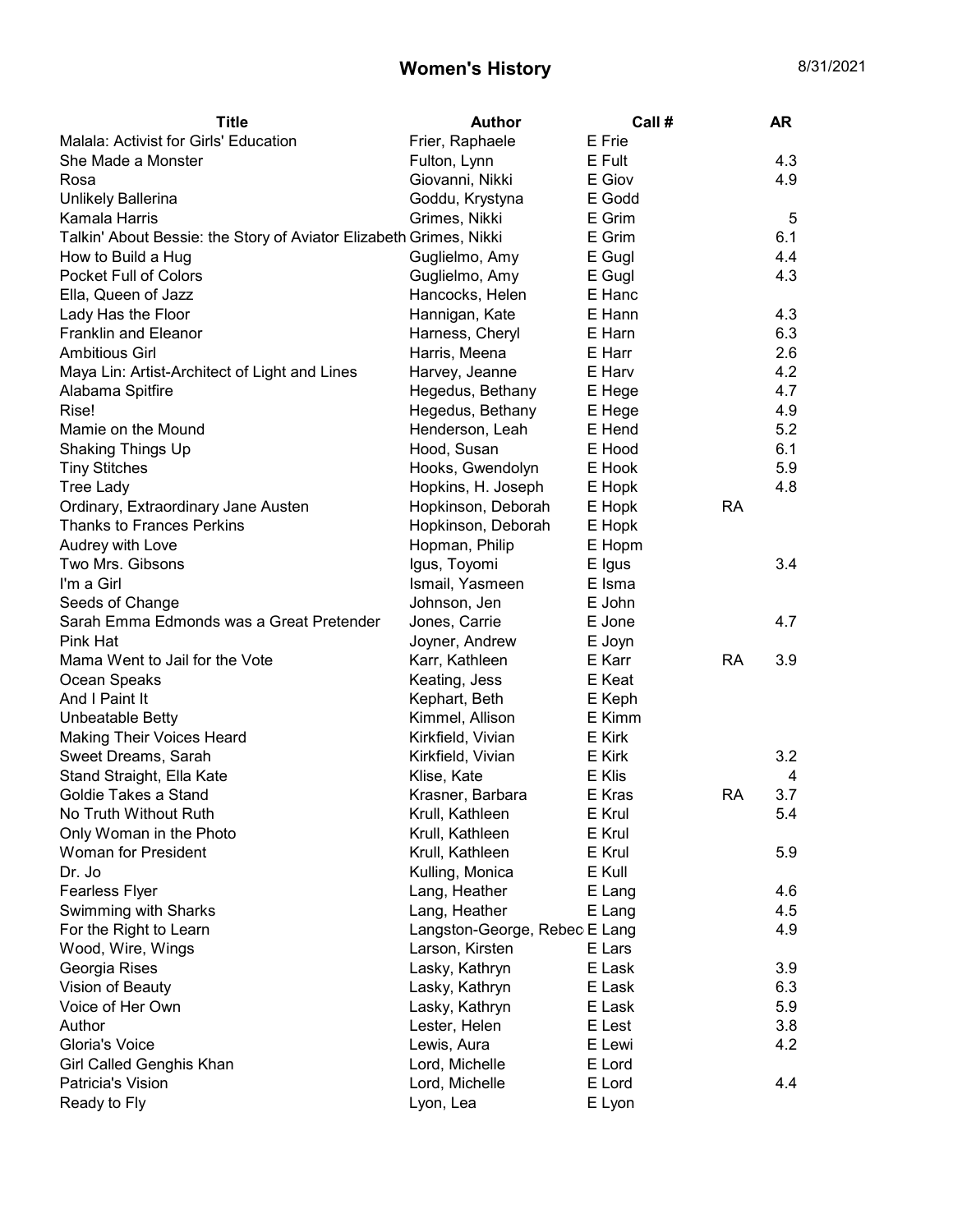| Maclear, Kyo<br>E Macl<br>3.3<br><b>Bloom</b><br>5.2<br>Macy, Sue<br>E Macy<br><b>Miss Mary Reporting</b><br>Mannis, Celeste<br>E Mann<br>5.6<br>Julia Morgan Built a Castle<br><b>Brave Girl</b><br>Markel, Michelle<br>E Mark<br>5<br>Out of This World<br>Markel, Michelle<br>E Mark<br>Saving the Countryside<br>Marshall, Linda<br>E Mars<br>3.7<br>Free as a Bird: the Story of Malala<br>Maslo, Lina<br>E Masl<br>5.4<br>Different Like Coco<br>Matthews, Elizabeth<br>E Matt<br><b>Bobbin Girl</b><br>McCully, Emily<br>E Mccu<br>4.2<br>3.7<br>McCully, Emily Arnold<br>E Mccu<br><b>RA</b><br>McGill, Alice<br>4.8<br>Molly Bannaky<br>E Mcgi<br><b>Girl Who Named Pluto</b><br>4.5<br>McGinty, Alice<br>E Mcgi<br>Eliza<br>McNamara, Margaret<br>E Mcna<br>5.6<br>3.3<br>E Melt<br>I am Amelia Earhart<br>Meltzer, Brad<br>I am Anne Frank<br>E Melt<br>Meltzer, Brad<br>Meltzer, Brad<br>E Melt<br>3.6<br>Meltzer, Brad<br>E Melt<br>Meltzer, Brad<br>E Melt<br>3.7<br>Meltzer, Brad<br>E Melt<br><b>RA</b><br>Meltzer, Brad<br>E Melt<br><b>RA</b><br>Meltzer, Brad<br>E Melt<br><b>RA</b><br>3.1<br>3.6<br>Meltzer, Brad<br>E Melt<br>I am Sacagawea<br>I am Sonia Sotomayor<br>E Melt<br>4.1<br>Meltzer, Brad<br>Small World<br>E Merc<br>Mercurio, Ishta<br>Quickest Kid in Clarksville<br>Miller, Pat<br>E Mill<br>2.9<br>Viva Frida<br>E Mora<br>4.5<br>Morales, Yuyi<br>Away with Words<br>E Mort<br>Mortensen, Lori<br>3.3<br>Doctor with an Eye for Eyes<br>Mosca, Julia<br>E Mosc<br>Girl Who Thought in Pictures<br>E Mosc<br><b>RA</b><br>Mosca, Julia<br>Girl with a Mind for Math<br>Mosca, Julia<br>E Mosc<br>4.5<br>Moss, Marissa<br>E Moss<br>She Stood for Freedom<br>5.4<br>Mulholland, Loki<br>E Mulh<br>Napoli, Donna Jo<br>4.5<br>E Napo<br>Mary Wears What She Wants<br>Negley, Keith<br>E Negl<br>Cloth Lullaby<br>Novesky, Amy<br>E Nove<br>5.7<br>Novesky, Amy<br>E Nove<br>Girl on a Motorcycle<br>Mary Blaire's Unique Flair<br>Novesky, Amy<br>E Nove<br>Mister and Lady Day<br>Novesky, Amy<br>E Nove<br>3.3<br>E Ochi<br>Molly, By Golly<br>Ochiltree, Dianne<br>5<br>One Plastic Bag<br>Paul, Miranda<br>E Paul<br>2.9<br>I Dreamed I Was a Ballerina<br>E Pavl<br>4.1<br>Pavlova, Anna,<br>All the Way to the Top<br>E Pime<br>3.9<br>Pimental, Annette<br>E Pinb<br>5.6<br>Miss Moore Thought Otherwise<br>Pinborough, Jan<br>4.2<br>Sojourner Truth's Step-Stomp Stride<br>Pinkney, Andrea<br>E Pink<br>RA<br><b>Brave Jane Austen</b><br>E Plis<br>4.7<br>Pliscou, Lisa<br><b>Clara and Davie</b><br>E Pola<br>3.9<br>Polacco, Patricia<br>E Powe<br>4.6<br>Josephine<br>Powell, Patricia<br>Lift as You Climb<br>4.2<br>Powell, Patricia<br>E Powe<br>Wangari Maathai<br>Prevot, Franck<br>E Prev<br>5.5<br>I Am a Promise<br>Pryce, Shelly Ann<br>E Pryc<br>Eleanor, Quiet No More<br>4.2<br>Rappaport, Doreen<br>E Rapp | <b>Title</b>             | <b>Author</b> | Call # | AR |
|----------------------------------------------------------------------------------------------------------------------------------------------------------------------------------------------------------------------------------------------------------------------------------------------------------------------------------------------------------------------------------------------------------------------------------------------------------------------------------------------------------------------------------------------------------------------------------------------------------------------------------------------------------------------------------------------------------------------------------------------------------------------------------------------------------------------------------------------------------------------------------------------------------------------------------------------------------------------------------------------------------------------------------------------------------------------------------------------------------------------------------------------------------------------------------------------------------------------------------------------------------------------------------------------------------------------------------------------------------------------------------------------------------------------------------------------------------------------------------------------------------------------------------------------------------------------------------------------------------------------------------------------------------------------------------------------------------------------------------------------------------------------------------------------------------------------------------------------------------------------------------------------------------------------------------------------------------------------------------------------------------------------------------------------------------------------------------------------------------------------------------------------------------------------------------------------------------------------------------------------------------------------------------------------------------------------------------------------------------------------------------------------------------------------------------------------------------------------------------------------------------------------------------------------------------------------------------------------------------------------------------------------------------------------------------------------------------------------------------------------------------------------------------------------------------------------------------------------------------------------------|--------------------------|---------------|--------|----|
|                                                                                                                                                                                                                                                                                                                                                                                                                                                                                                                                                                                                                                                                                                                                                                                                                                                                                                                                                                                                                                                                                                                                                                                                                                                                                                                                                                                                                                                                                                                                                                                                                                                                                                                                                                                                                                                                                                                                                                                                                                                                                                                                                                                                                                                                                                                                                                                                                                                                                                                                                                                                                                                                                                                                                                                                                                                                            |                          |               |        |    |
|                                                                                                                                                                                                                                                                                                                                                                                                                                                                                                                                                                                                                                                                                                                                                                                                                                                                                                                                                                                                                                                                                                                                                                                                                                                                                                                                                                                                                                                                                                                                                                                                                                                                                                                                                                                                                                                                                                                                                                                                                                                                                                                                                                                                                                                                                                                                                                                                                                                                                                                                                                                                                                                                                                                                                                                                                                                                            |                          |               |        |    |
|                                                                                                                                                                                                                                                                                                                                                                                                                                                                                                                                                                                                                                                                                                                                                                                                                                                                                                                                                                                                                                                                                                                                                                                                                                                                                                                                                                                                                                                                                                                                                                                                                                                                                                                                                                                                                                                                                                                                                                                                                                                                                                                                                                                                                                                                                                                                                                                                                                                                                                                                                                                                                                                                                                                                                                                                                                                                            |                          |               |        |    |
|                                                                                                                                                                                                                                                                                                                                                                                                                                                                                                                                                                                                                                                                                                                                                                                                                                                                                                                                                                                                                                                                                                                                                                                                                                                                                                                                                                                                                                                                                                                                                                                                                                                                                                                                                                                                                                                                                                                                                                                                                                                                                                                                                                                                                                                                                                                                                                                                                                                                                                                                                                                                                                                                                                                                                                                                                                                                            |                          |               |        |    |
|                                                                                                                                                                                                                                                                                                                                                                                                                                                                                                                                                                                                                                                                                                                                                                                                                                                                                                                                                                                                                                                                                                                                                                                                                                                                                                                                                                                                                                                                                                                                                                                                                                                                                                                                                                                                                                                                                                                                                                                                                                                                                                                                                                                                                                                                                                                                                                                                                                                                                                                                                                                                                                                                                                                                                                                                                                                                            |                          |               |        |    |
|                                                                                                                                                                                                                                                                                                                                                                                                                                                                                                                                                                                                                                                                                                                                                                                                                                                                                                                                                                                                                                                                                                                                                                                                                                                                                                                                                                                                                                                                                                                                                                                                                                                                                                                                                                                                                                                                                                                                                                                                                                                                                                                                                                                                                                                                                                                                                                                                                                                                                                                                                                                                                                                                                                                                                                                                                                                                            |                          |               |        |    |
|                                                                                                                                                                                                                                                                                                                                                                                                                                                                                                                                                                                                                                                                                                                                                                                                                                                                                                                                                                                                                                                                                                                                                                                                                                                                                                                                                                                                                                                                                                                                                                                                                                                                                                                                                                                                                                                                                                                                                                                                                                                                                                                                                                                                                                                                                                                                                                                                                                                                                                                                                                                                                                                                                                                                                                                                                                                                            |                          |               |        |    |
|                                                                                                                                                                                                                                                                                                                                                                                                                                                                                                                                                                                                                                                                                                                                                                                                                                                                                                                                                                                                                                                                                                                                                                                                                                                                                                                                                                                                                                                                                                                                                                                                                                                                                                                                                                                                                                                                                                                                                                                                                                                                                                                                                                                                                                                                                                                                                                                                                                                                                                                                                                                                                                                                                                                                                                                                                                                                            |                          |               |        |    |
|                                                                                                                                                                                                                                                                                                                                                                                                                                                                                                                                                                                                                                                                                                                                                                                                                                                                                                                                                                                                                                                                                                                                                                                                                                                                                                                                                                                                                                                                                                                                                                                                                                                                                                                                                                                                                                                                                                                                                                                                                                                                                                                                                                                                                                                                                                                                                                                                                                                                                                                                                                                                                                                                                                                                                                                                                                                                            |                          |               |        |    |
|                                                                                                                                                                                                                                                                                                                                                                                                                                                                                                                                                                                                                                                                                                                                                                                                                                                                                                                                                                                                                                                                                                                                                                                                                                                                                                                                                                                                                                                                                                                                                                                                                                                                                                                                                                                                                                                                                                                                                                                                                                                                                                                                                                                                                                                                                                                                                                                                                                                                                                                                                                                                                                                                                                                                                                                                                                                                            | <b>Ballot Box Battle</b> |               |        |    |
|                                                                                                                                                                                                                                                                                                                                                                                                                                                                                                                                                                                                                                                                                                                                                                                                                                                                                                                                                                                                                                                                                                                                                                                                                                                                                                                                                                                                                                                                                                                                                                                                                                                                                                                                                                                                                                                                                                                                                                                                                                                                                                                                                                                                                                                                                                                                                                                                                                                                                                                                                                                                                                                                                                                                                                                                                                                                            |                          |               |        |    |
|                                                                                                                                                                                                                                                                                                                                                                                                                                                                                                                                                                                                                                                                                                                                                                                                                                                                                                                                                                                                                                                                                                                                                                                                                                                                                                                                                                                                                                                                                                                                                                                                                                                                                                                                                                                                                                                                                                                                                                                                                                                                                                                                                                                                                                                                                                                                                                                                                                                                                                                                                                                                                                                                                                                                                                                                                                                                            |                          |               |        |    |
|                                                                                                                                                                                                                                                                                                                                                                                                                                                                                                                                                                                                                                                                                                                                                                                                                                                                                                                                                                                                                                                                                                                                                                                                                                                                                                                                                                                                                                                                                                                                                                                                                                                                                                                                                                                                                                                                                                                                                                                                                                                                                                                                                                                                                                                                                                                                                                                                                                                                                                                                                                                                                                                                                                                                                                                                                                                                            |                          |               |        |    |
|                                                                                                                                                                                                                                                                                                                                                                                                                                                                                                                                                                                                                                                                                                                                                                                                                                                                                                                                                                                                                                                                                                                                                                                                                                                                                                                                                                                                                                                                                                                                                                                                                                                                                                                                                                                                                                                                                                                                                                                                                                                                                                                                                                                                                                                                                                                                                                                                                                                                                                                                                                                                                                                                                                                                                                                                                                                                            |                          |               |        |    |
|                                                                                                                                                                                                                                                                                                                                                                                                                                                                                                                                                                                                                                                                                                                                                                                                                                                                                                                                                                                                                                                                                                                                                                                                                                                                                                                                                                                                                                                                                                                                                                                                                                                                                                                                                                                                                                                                                                                                                                                                                                                                                                                                                                                                                                                                                                                                                                                                                                                                                                                                                                                                                                                                                                                                                                                                                                                                            |                          |               |        |    |
|                                                                                                                                                                                                                                                                                                                                                                                                                                                                                                                                                                                                                                                                                                                                                                                                                                                                                                                                                                                                                                                                                                                                                                                                                                                                                                                                                                                                                                                                                                                                                                                                                                                                                                                                                                                                                                                                                                                                                                                                                                                                                                                                                                                                                                                                                                                                                                                                                                                                                                                                                                                                                                                                                                                                                                                                                                                                            | I Am Billie Jean King    |               |        |    |
|                                                                                                                                                                                                                                                                                                                                                                                                                                                                                                                                                                                                                                                                                                                                                                                                                                                                                                                                                                                                                                                                                                                                                                                                                                                                                                                                                                                                                                                                                                                                                                                                                                                                                                                                                                                                                                                                                                                                                                                                                                                                                                                                                                                                                                                                                                                                                                                                                                                                                                                                                                                                                                                                                                                                                                                                                                                                            | I Am Frida Kahlo         |               |        |    |
|                                                                                                                                                                                                                                                                                                                                                                                                                                                                                                                                                                                                                                                                                                                                                                                                                                                                                                                                                                                                                                                                                                                                                                                                                                                                                                                                                                                                                                                                                                                                                                                                                                                                                                                                                                                                                                                                                                                                                                                                                                                                                                                                                                                                                                                                                                                                                                                                                                                                                                                                                                                                                                                                                                                                                                                                                                                                            | I am Harriet Tubman      |               |        |    |
|                                                                                                                                                                                                                                                                                                                                                                                                                                                                                                                                                                                                                                                                                                                                                                                                                                                                                                                                                                                                                                                                                                                                                                                                                                                                                                                                                                                                                                                                                                                                                                                                                                                                                                                                                                                                                                                                                                                                                                                                                                                                                                                                                                                                                                                                                                                                                                                                                                                                                                                                                                                                                                                                                                                                                                                                                                                                            | I am Jane Goodall        |               |        |    |
|                                                                                                                                                                                                                                                                                                                                                                                                                                                                                                                                                                                                                                                                                                                                                                                                                                                                                                                                                                                                                                                                                                                                                                                                                                                                                                                                                                                                                                                                                                                                                                                                                                                                                                                                                                                                                                                                                                                                                                                                                                                                                                                                                                                                                                                                                                                                                                                                                                                                                                                                                                                                                                                                                                                                                                                                                                                                            | I am Lucille Ball        |               |        |    |
|                                                                                                                                                                                                                                                                                                                                                                                                                                                                                                                                                                                                                                                                                                                                                                                                                                                                                                                                                                                                                                                                                                                                                                                                                                                                                                                                                                                                                                                                                                                                                                                                                                                                                                                                                                                                                                                                                                                                                                                                                                                                                                                                                                                                                                                                                                                                                                                                                                                                                                                                                                                                                                                                                                                                                                                                                                                                            | I am Rosa Parks          |               |        |    |
|                                                                                                                                                                                                                                                                                                                                                                                                                                                                                                                                                                                                                                                                                                                                                                                                                                                                                                                                                                                                                                                                                                                                                                                                                                                                                                                                                                                                                                                                                                                                                                                                                                                                                                                                                                                                                                                                                                                                                                                                                                                                                                                                                                                                                                                                                                                                                                                                                                                                                                                                                                                                                                                                                                                                                                                                                                                                            |                          |               |        |    |
|                                                                                                                                                                                                                                                                                                                                                                                                                                                                                                                                                                                                                                                                                                                                                                                                                                                                                                                                                                                                                                                                                                                                                                                                                                                                                                                                                                                                                                                                                                                                                                                                                                                                                                                                                                                                                                                                                                                                                                                                                                                                                                                                                                                                                                                                                                                                                                                                                                                                                                                                                                                                                                                                                                                                                                                                                                                                            |                          |               |        |    |
|                                                                                                                                                                                                                                                                                                                                                                                                                                                                                                                                                                                                                                                                                                                                                                                                                                                                                                                                                                                                                                                                                                                                                                                                                                                                                                                                                                                                                                                                                                                                                                                                                                                                                                                                                                                                                                                                                                                                                                                                                                                                                                                                                                                                                                                                                                                                                                                                                                                                                                                                                                                                                                                                                                                                                                                                                                                                            |                          |               |        |    |
|                                                                                                                                                                                                                                                                                                                                                                                                                                                                                                                                                                                                                                                                                                                                                                                                                                                                                                                                                                                                                                                                                                                                                                                                                                                                                                                                                                                                                                                                                                                                                                                                                                                                                                                                                                                                                                                                                                                                                                                                                                                                                                                                                                                                                                                                                                                                                                                                                                                                                                                                                                                                                                                                                                                                                                                                                                                                            |                          |               |        |    |
|                                                                                                                                                                                                                                                                                                                                                                                                                                                                                                                                                                                                                                                                                                                                                                                                                                                                                                                                                                                                                                                                                                                                                                                                                                                                                                                                                                                                                                                                                                                                                                                                                                                                                                                                                                                                                                                                                                                                                                                                                                                                                                                                                                                                                                                                                                                                                                                                                                                                                                                                                                                                                                                                                                                                                                                                                                                                            |                          |               |        |    |
|                                                                                                                                                                                                                                                                                                                                                                                                                                                                                                                                                                                                                                                                                                                                                                                                                                                                                                                                                                                                                                                                                                                                                                                                                                                                                                                                                                                                                                                                                                                                                                                                                                                                                                                                                                                                                                                                                                                                                                                                                                                                                                                                                                                                                                                                                                                                                                                                                                                                                                                                                                                                                                                                                                                                                                                                                                                                            |                          |               |        |    |
|                                                                                                                                                                                                                                                                                                                                                                                                                                                                                                                                                                                                                                                                                                                                                                                                                                                                                                                                                                                                                                                                                                                                                                                                                                                                                                                                                                                                                                                                                                                                                                                                                                                                                                                                                                                                                                                                                                                                                                                                                                                                                                                                                                                                                                                                                                                                                                                                                                                                                                                                                                                                                                                                                                                                                                                                                                                                            |                          |               |        |    |
|                                                                                                                                                                                                                                                                                                                                                                                                                                                                                                                                                                                                                                                                                                                                                                                                                                                                                                                                                                                                                                                                                                                                                                                                                                                                                                                                                                                                                                                                                                                                                                                                                                                                                                                                                                                                                                                                                                                                                                                                                                                                                                                                                                                                                                                                                                                                                                                                                                                                                                                                                                                                                                                                                                                                                                                                                                                                            |                          |               |        |    |
|                                                                                                                                                                                                                                                                                                                                                                                                                                                                                                                                                                                                                                                                                                                                                                                                                                                                                                                                                                                                                                                                                                                                                                                                                                                                                                                                                                                                                                                                                                                                                                                                                                                                                                                                                                                                                                                                                                                                                                                                                                                                                                                                                                                                                                                                                                                                                                                                                                                                                                                                                                                                                                                                                                                                                                                                                                                                            |                          |               |        |    |
|                                                                                                                                                                                                                                                                                                                                                                                                                                                                                                                                                                                                                                                                                                                                                                                                                                                                                                                                                                                                                                                                                                                                                                                                                                                                                                                                                                                                                                                                                                                                                                                                                                                                                                                                                                                                                                                                                                                                                                                                                                                                                                                                                                                                                                                                                                                                                                                                                                                                                                                                                                                                                                                                                                                                                                                                                                                                            | <b>Brave Harriet</b>     |               |        |    |
|                                                                                                                                                                                                                                                                                                                                                                                                                                                                                                                                                                                                                                                                                                                                                                                                                                                                                                                                                                                                                                                                                                                                                                                                                                                                                                                                                                                                                                                                                                                                                                                                                                                                                                                                                                                                                                                                                                                                                                                                                                                                                                                                                                                                                                                                                                                                                                                                                                                                                                                                                                                                                                                                                                                                                                                                                                                                            |                          |               |        |    |
|                                                                                                                                                                                                                                                                                                                                                                                                                                                                                                                                                                                                                                                                                                                                                                                                                                                                                                                                                                                                                                                                                                                                                                                                                                                                                                                                                                                                                                                                                                                                                                                                                                                                                                                                                                                                                                                                                                                                                                                                                                                                                                                                                                                                                                                                                                                                                                                                                                                                                                                                                                                                                                                                                                                                                                                                                                                                            | Mama Miti                |               |        |    |
|                                                                                                                                                                                                                                                                                                                                                                                                                                                                                                                                                                                                                                                                                                                                                                                                                                                                                                                                                                                                                                                                                                                                                                                                                                                                                                                                                                                                                                                                                                                                                                                                                                                                                                                                                                                                                                                                                                                                                                                                                                                                                                                                                                                                                                                                                                                                                                                                                                                                                                                                                                                                                                                                                                                                                                                                                                                                            |                          |               |        |    |
|                                                                                                                                                                                                                                                                                                                                                                                                                                                                                                                                                                                                                                                                                                                                                                                                                                                                                                                                                                                                                                                                                                                                                                                                                                                                                                                                                                                                                                                                                                                                                                                                                                                                                                                                                                                                                                                                                                                                                                                                                                                                                                                                                                                                                                                                                                                                                                                                                                                                                                                                                                                                                                                                                                                                                                                                                                                                            |                          |               |        |    |
|                                                                                                                                                                                                                                                                                                                                                                                                                                                                                                                                                                                                                                                                                                                                                                                                                                                                                                                                                                                                                                                                                                                                                                                                                                                                                                                                                                                                                                                                                                                                                                                                                                                                                                                                                                                                                                                                                                                                                                                                                                                                                                                                                                                                                                                                                                                                                                                                                                                                                                                                                                                                                                                                                                                                                                                                                                                                            |                          |               |        |    |
|                                                                                                                                                                                                                                                                                                                                                                                                                                                                                                                                                                                                                                                                                                                                                                                                                                                                                                                                                                                                                                                                                                                                                                                                                                                                                                                                                                                                                                                                                                                                                                                                                                                                                                                                                                                                                                                                                                                                                                                                                                                                                                                                                                                                                                                                                                                                                                                                                                                                                                                                                                                                                                                                                                                                                                                                                                                                            |                          |               |        |    |
|                                                                                                                                                                                                                                                                                                                                                                                                                                                                                                                                                                                                                                                                                                                                                                                                                                                                                                                                                                                                                                                                                                                                                                                                                                                                                                                                                                                                                                                                                                                                                                                                                                                                                                                                                                                                                                                                                                                                                                                                                                                                                                                                                                                                                                                                                                                                                                                                                                                                                                                                                                                                                                                                                                                                                                                                                                                                            |                          |               |        |    |
|                                                                                                                                                                                                                                                                                                                                                                                                                                                                                                                                                                                                                                                                                                                                                                                                                                                                                                                                                                                                                                                                                                                                                                                                                                                                                                                                                                                                                                                                                                                                                                                                                                                                                                                                                                                                                                                                                                                                                                                                                                                                                                                                                                                                                                                                                                                                                                                                                                                                                                                                                                                                                                                                                                                                                                                                                                                                            |                          |               |        |    |
|                                                                                                                                                                                                                                                                                                                                                                                                                                                                                                                                                                                                                                                                                                                                                                                                                                                                                                                                                                                                                                                                                                                                                                                                                                                                                                                                                                                                                                                                                                                                                                                                                                                                                                                                                                                                                                                                                                                                                                                                                                                                                                                                                                                                                                                                                                                                                                                                                                                                                                                                                                                                                                                                                                                                                                                                                                                                            |                          |               |        |    |
|                                                                                                                                                                                                                                                                                                                                                                                                                                                                                                                                                                                                                                                                                                                                                                                                                                                                                                                                                                                                                                                                                                                                                                                                                                                                                                                                                                                                                                                                                                                                                                                                                                                                                                                                                                                                                                                                                                                                                                                                                                                                                                                                                                                                                                                                                                                                                                                                                                                                                                                                                                                                                                                                                                                                                                                                                                                                            |                          |               |        |    |
|                                                                                                                                                                                                                                                                                                                                                                                                                                                                                                                                                                                                                                                                                                                                                                                                                                                                                                                                                                                                                                                                                                                                                                                                                                                                                                                                                                                                                                                                                                                                                                                                                                                                                                                                                                                                                                                                                                                                                                                                                                                                                                                                                                                                                                                                                                                                                                                                                                                                                                                                                                                                                                                                                                                                                                                                                                                                            |                          |               |        |    |
|                                                                                                                                                                                                                                                                                                                                                                                                                                                                                                                                                                                                                                                                                                                                                                                                                                                                                                                                                                                                                                                                                                                                                                                                                                                                                                                                                                                                                                                                                                                                                                                                                                                                                                                                                                                                                                                                                                                                                                                                                                                                                                                                                                                                                                                                                                                                                                                                                                                                                                                                                                                                                                                                                                                                                                                                                                                                            |                          |               |        |    |
|                                                                                                                                                                                                                                                                                                                                                                                                                                                                                                                                                                                                                                                                                                                                                                                                                                                                                                                                                                                                                                                                                                                                                                                                                                                                                                                                                                                                                                                                                                                                                                                                                                                                                                                                                                                                                                                                                                                                                                                                                                                                                                                                                                                                                                                                                                                                                                                                                                                                                                                                                                                                                                                                                                                                                                                                                                                                            |                          |               |        |    |
|                                                                                                                                                                                                                                                                                                                                                                                                                                                                                                                                                                                                                                                                                                                                                                                                                                                                                                                                                                                                                                                                                                                                                                                                                                                                                                                                                                                                                                                                                                                                                                                                                                                                                                                                                                                                                                                                                                                                                                                                                                                                                                                                                                                                                                                                                                                                                                                                                                                                                                                                                                                                                                                                                                                                                                                                                                                                            |                          |               |        |    |
|                                                                                                                                                                                                                                                                                                                                                                                                                                                                                                                                                                                                                                                                                                                                                                                                                                                                                                                                                                                                                                                                                                                                                                                                                                                                                                                                                                                                                                                                                                                                                                                                                                                                                                                                                                                                                                                                                                                                                                                                                                                                                                                                                                                                                                                                                                                                                                                                                                                                                                                                                                                                                                                                                                                                                                                                                                                                            |                          |               |        |    |
|                                                                                                                                                                                                                                                                                                                                                                                                                                                                                                                                                                                                                                                                                                                                                                                                                                                                                                                                                                                                                                                                                                                                                                                                                                                                                                                                                                                                                                                                                                                                                                                                                                                                                                                                                                                                                                                                                                                                                                                                                                                                                                                                                                                                                                                                                                                                                                                                                                                                                                                                                                                                                                                                                                                                                                                                                                                                            |                          |               |        |    |
|                                                                                                                                                                                                                                                                                                                                                                                                                                                                                                                                                                                                                                                                                                                                                                                                                                                                                                                                                                                                                                                                                                                                                                                                                                                                                                                                                                                                                                                                                                                                                                                                                                                                                                                                                                                                                                                                                                                                                                                                                                                                                                                                                                                                                                                                                                                                                                                                                                                                                                                                                                                                                                                                                                                                                                                                                                                                            |                          |               |        |    |
|                                                                                                                                                                                                                                                                                                                                                                                                                                                                                                                                                                                                                                                                                                                                                                                                                                                                                                                                                                                                                                                                                                                                                                                                                                                                                                                                                                                                                                                                                                                                                                                                                                                                                                                                                                                                                                                                                                                                                                                                                                                                                                                                                                                                                                                                                                                                                                                                                                                                                                                                                                                                                                                                                                                                                                                                                                                                            |                          |               |        |    |
|                                                                                                                                                                                                                                                                                                                                                                                                                                                                                                                                                                                                                                                                                                                                                                                                                                                                                                                                                                                                                                                                                                                                                                                                                                                                                                                                                                                                                                                                                                                                                                                                                                                                                                                                                                                                                                                                                                                                                                                                                                                                                                                                                                                                                                                                                                                                                                                                                                                                                                                                                                                                                                                                                                                                                                                                                                                                            |                          |               |        |    |
|                                                                                                                                                                                                                                                                                                                                                                                                                                                                                                                                                                                                                                                                                                                                                                                                                                                                                                                                                                                                                                                                                                                                                                                                                                                                                                                                                                                                                                                                                                                                                                                                                                                                                                                                                                                                                                                                                                                                                                                                                                                                                                                                                                                                                                                                                                                                                                                                                                                                                                                                                                                                                                                                                                                                                                                                                                                                            |                          |               |        |    |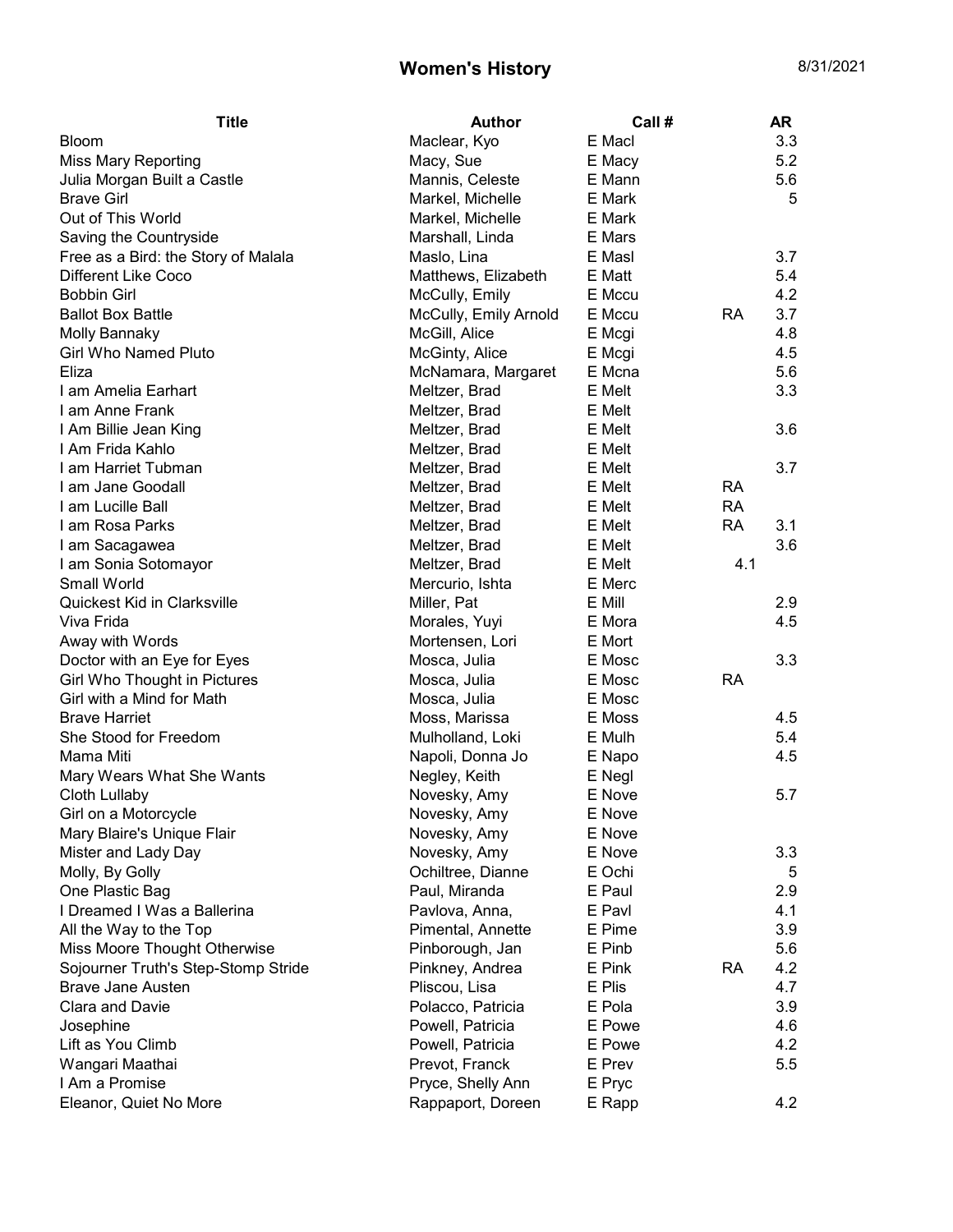| <b>Title</b>                                            | <b>Author</b>                  | Call # |           | AR  |
|---------------------------------------------------------|--------------------------------|--------|-----------|-----|
| Elizabeth Started All the Trouble                       | Rappaport, Doreen              | E Rapp |           | 5   |
| Helen's Big World                                       | Rappaport, Doreen              | E Rapp |           | 4.9 |
| <b>Ruth Objects</b>                                     | Rappaport, Doreen              | E Rapp |           |     |
| Wilma's Way Home                                        | Rappaport, Doreen              | E Rapp |           | 5.1 |
| Althea Gibson                                           | Reid, Megan                    | E Reid |           | 4.4 |
| Gloria Takes a Stand                                    | Rinker, Jessica                | E Rink |           |     |
| Send a Girl                                             | Rinker, Jessica                | E Rink |           |     |
| <b>Big Machines</b>                                     | Rinker, Sherri                 | E Rink | RA        |     |
| Margaret and the Moon                                   | Robbine, Dean                  | E Robb |           | 3.7 |
| Miss Paul and the President                             | Robbins, Dean                  | E Robb |           | 3.8 |
| Queen of Physics                                        | Robeson, Teresa                | E Robe |           |     |
| Portrait in Poems                                       | Robillard, Evie                | E Robi |           |     |
| Ada's Ideas                                             | Robinson, Fiona                | E Robi |           | 5.1 |
| Anything but Ordinary Addie                             | Rockliff, Mara                 | E Rock |           | 4.2 |
| Around America to Win the Vote                          | Rockliff, Mara                 | E Rock |           | 4.3 |
| Lights! Camera! Alice!                                  | Rockliff, Mara                 | E Rock |           | 3.7 |
| Try It                                                  | Rockliff, Mara                 | E Rock |           |     |
| Only Passing Through                                    | Rockwell, Anne                 | E Rock |           | 5.2 |
| Through Georgia's Eyes                                  | Rodriguez, Rachel              | E Rodr |           | 2.6 |
| Of Course They Do!                                      | Roger, Marie-Sabine            | E Roge | <b>RA</b> |     |
| Singer and the Scientist                                | Rose, Lisa                     | E Rose | <b>RA</b> |     |
| Dorothea's Eyes                                         | Rosenstock, Barbara            | E Rose |           | 3.3 |
| Fight of the Century                                    | Rosenstock, Barbara            | E Rose |           | 4.1 |
| Leave It to Abigail                                     | Rosenstock, Barbara            | E Rose |           |     |
| Dear Girl                                               | Rosenthal, Amy                 | E Rose |           |     |
| When Rosa Parks Went Fishing                            | Ruiz, Rachel                   | E Ruiz |           | 3.8 |
| Little Melba and Her Big Trombone                       | Russell-Brown, Katheryn E Russ |        |           | 4.7 |
| Voice Named Aretha                                      | Russell-Brown, Katheryn E Russ |        |           | 4.7 |
| Amelia and Eleanor Go for a Ride                        | Ryan, Pam                      | E Ryan |           | 4.2 |
| So Tall Within                                          | Schmidt, Gary                  | E Schm |           | 4.7 |
| Trailblazer                                             | Schubert, Leda                 | E Schu |           | 5.7 |
| Coretta Scott                                           | Shange, Ntozake                | E Shan |           | 4.9 |
| Patience Wright                                         | Shea, Pegi                     | E Shea |           | 6.5 |
| <b>Hidden Figures</b>                                   | Shetterly, Margot              | E Shet |           | 5.8 |
| How to Solve a Problem                                  | Shiraishi, Ashima              | E Shir | RA        |     |
| Millie Cooper's Ride                                    | Simmons, Marc                  | E Simm |           |     |
| Spring After Spring                                     | Sisson, Stephanie              | E Siss |           | 4.3 |
| Dinosaur Lady                                           | Skeers, Linda                  | E Skee |           |     |
| <b>Computer Called Katherine</b>                        | Slade, Suzanne                 | E Slad |           |     |
| Exquisite                                               | Slade, Suzanne                 | E Slad |           | 4.8 |
| June Almeida, Virus Detective                           | Slade, Suzanne                 | E Slad |           |     |
| Out of School and Into Nature                           | Slade, Suzanne                 | E Slad |           | 3.9 |
| <b>Bottle Houses</b>                                    | Slaymaker, Melissa             | E Slay |           | 4.4 |
| Girls Hold Up This World                                | Smith, Jada                    | E Smit |           | 2.3 |
| Lighter Than Air                                        | Smith, Matthew                 | E Smit |           | 4.4 |
| Classified                                              | Sorell, Traci                  | E Sore |           |     |
| Ada Lovelace: Poet of Science                           | Stanley, Diane                 | E Stan |           | 5   |
| House That Jane Built                                   | Stone, Tanya                   | E Ston |           | 4.5 |
| Who Says Women Can't Be Computer Programm eStone, Tanya |                                | E Ston |           | 5.7 |
| Who Says Women Can't Be Doctors?                        | Stone, Tanya                   | E Ston |           | 4.1 |
| Yayoi Kusama: From Here to Infinity                     | Suzuki, Sarah                  | E Suzu |           |     |
|                                                         |                                |        |           |     |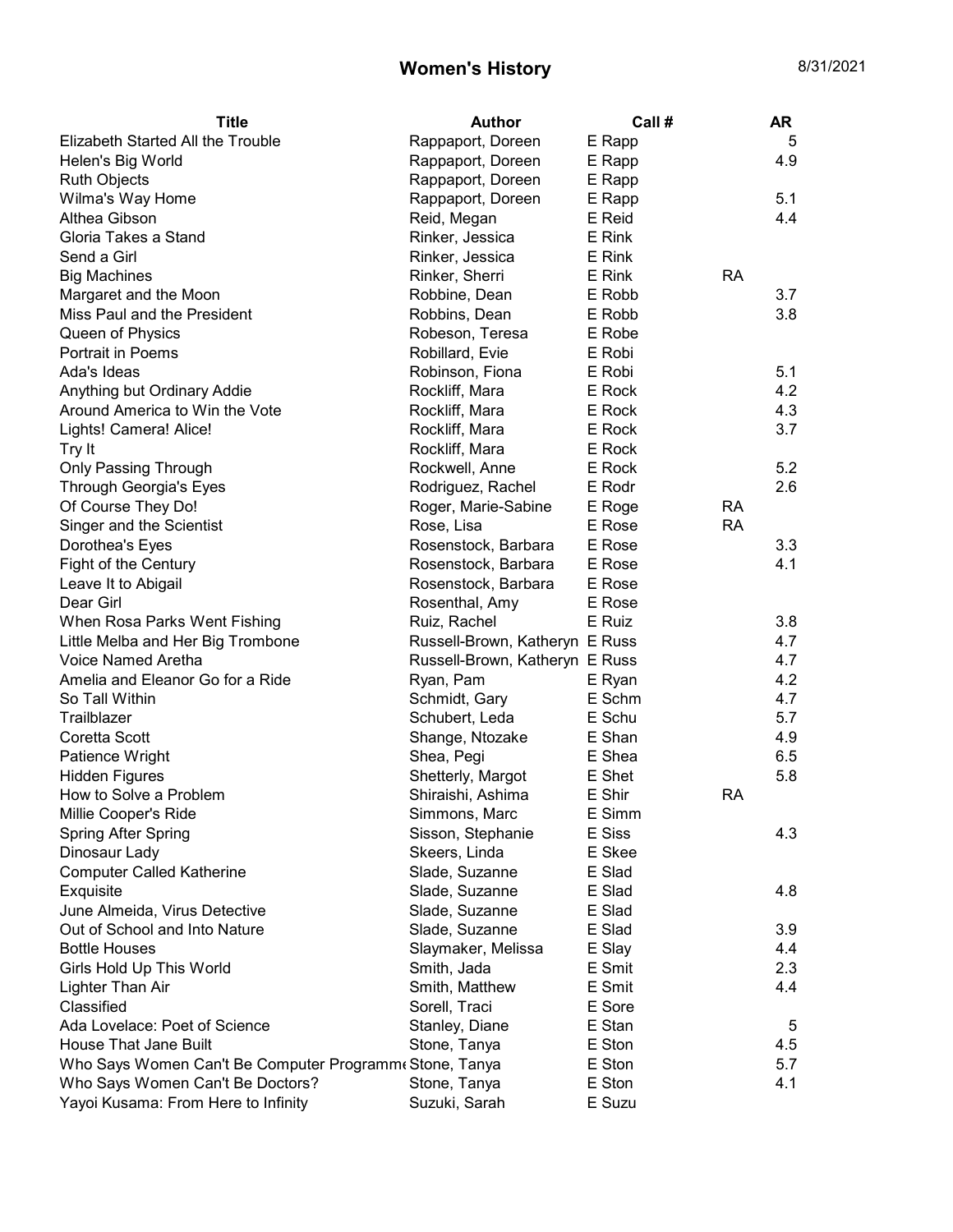| Title                                         | <b>Author</b>       | Call # | AR        |
|-----------------------------------------------|---------------------|--------|-----------|
| <b>Thousand Glass Flowers</b>                 | Turk, Evan          | E Turk |           |
| My Name is Truth                              | Turner, Ann         | E Turn |           |
| Joan Procter, Dragon Doctor                   | Valdez, Patricia    | E Vald | <b>RA</b> |
| Marie Curie and the Power of Persistance      | Valenti, Karla      | E Vale |           |
| Queen of the Falls                            | Van Allsburg, Chris | E Vana | 5.7       |
| <b>Emmeline Parkhurst</b>                     | Kaiser, Lisbeth     | E Vega |           |
| Ada Lovelace                                  | Vegara, Isabel      | E Vega |           |
| Agatha Christie                               | Vegara, Isabel      | E Vega |           |
| Amelia Earhart                                | Vegara, Isabel      | E Vega |           |
| <b>Anne Frank</b>                             | Vegara, Isabel      | E Vega | 4.5       |
| Aretha Franklin                               | Vegara, Isabel      | E Vega |           |
| Astrid Lindgren                               | Vegara, Isabel      | E Vega |           |
| Audrey Hepburn                                | Vegara, Isabel      | E Vega |           |
| Bourgeois, Louise                             | Vegara, Isabel      | E Vega |           |
| Coco Chanel                                   | Vegara, Isabel      | E Vega |           |
| Corazon Aquino                                | Vegara, Isabel      | E Vega |           |
| <b>Dolly Parton</b>                           | Vegara, Isabel      | E Vega |           |
| Ella Fitzgerald                               | Vegara, Isabel      | E Vega |           |
| Frida Kahlo                                   | Vegara, Isabel      | E Vega |           |
| Greta Thunberg                                | Vegara, Isabel      | E Vega |           |
| Harriet Tubman                                | Vegara, Isabel      | E Vega |           |
| Jane Austen                                   | Vegara, Isabel      | E Vega |           |
| Malala Yousafzai                              | Vegara, Isabel      | E Vega |           |
| Maria Montessori                              | Vegara, Isabel      | E Vega |           |
| Marie Curie                                   | Vegara, Isabel      | E Vega |           |
| Mary Anning                                   | Vegara, Isabel      | E Vega |           |
| Mary Shelley                                  | Vegara, Isabel      | E Vega |           |
| Maya Angelou                                  | Vegara, Isabel      | E Vega |           |
| Megan Rapinoe                                 | Vegara, Isabel      | E Vega |           |
| <b>Mother Teresa</b>                          | Vegara, Isabel      | E Vega |           |
| Rosa Parks                                    | Vegara, Isabel      | E Vega |           |
| Wilma Rudolph                                 | Vegara, Isabel      | E Vega |           |
| Zaha Hadid                                    | Vegara, Isabel      | E Vega |           |
| <b>Billie Jean King</b>                       | Vegara, Maria       | E Vega |           |
| Libba                                         | Veirs, Laura        | E Veir | 3.5       |
| Kid from Diamond Street                       | Vernick, Audrey     | E Vern | 5         |
| Ada Byron Lovelace and the Thinking Machine   | Wallmark, Laurie    | E Wall | 4.6       |
| Grace Hopper: Queen of Computer Code          | Wallmark, Laurie    | E Wall |           |
| Hedy Lamarr's Double Life                     | Wallmark, Laurie    | E Wall |           |
| Harlem's Little Blackbird                     | Watson, Renee       | E Wats | 4.4       |
| When Hillary Rodham Clinton Played Ice Hockey | Ruiz, Rachel        | E Weak | 3.8       |
| When Amelia Earhart Built a Roller Coaster    | Weakland, Mark      | E Weak | 3.9       |
| When Wilma Rudolph Played Basketball          | Weakland, Mark      | E Weak | 4.1       |
| Dorothea Lange                                | Weatherford, Carole | E Weat | 5.4       |
| Leontyne Price                                | Weatherford, Carole | E Weat | 4.8       |
| Moses                                         | Weatherford, Carole | E Weat | 4         |
| R-E-S-P-E-C-T                                 | Weatherford, Carole | E Weat |           |
| Voice of Freedom                              | Weatherford, Carole | E Weat | 5.8       |
| Waiting for the Owl's Call                    | Whelan, Gloria      | E Whel | 4.2       |
| Yatandou                                      | Whelan, Gloria      | E Whel | 3.6       |
| I Could Do That!                              | White, Linda        | E Whit | 4.5       |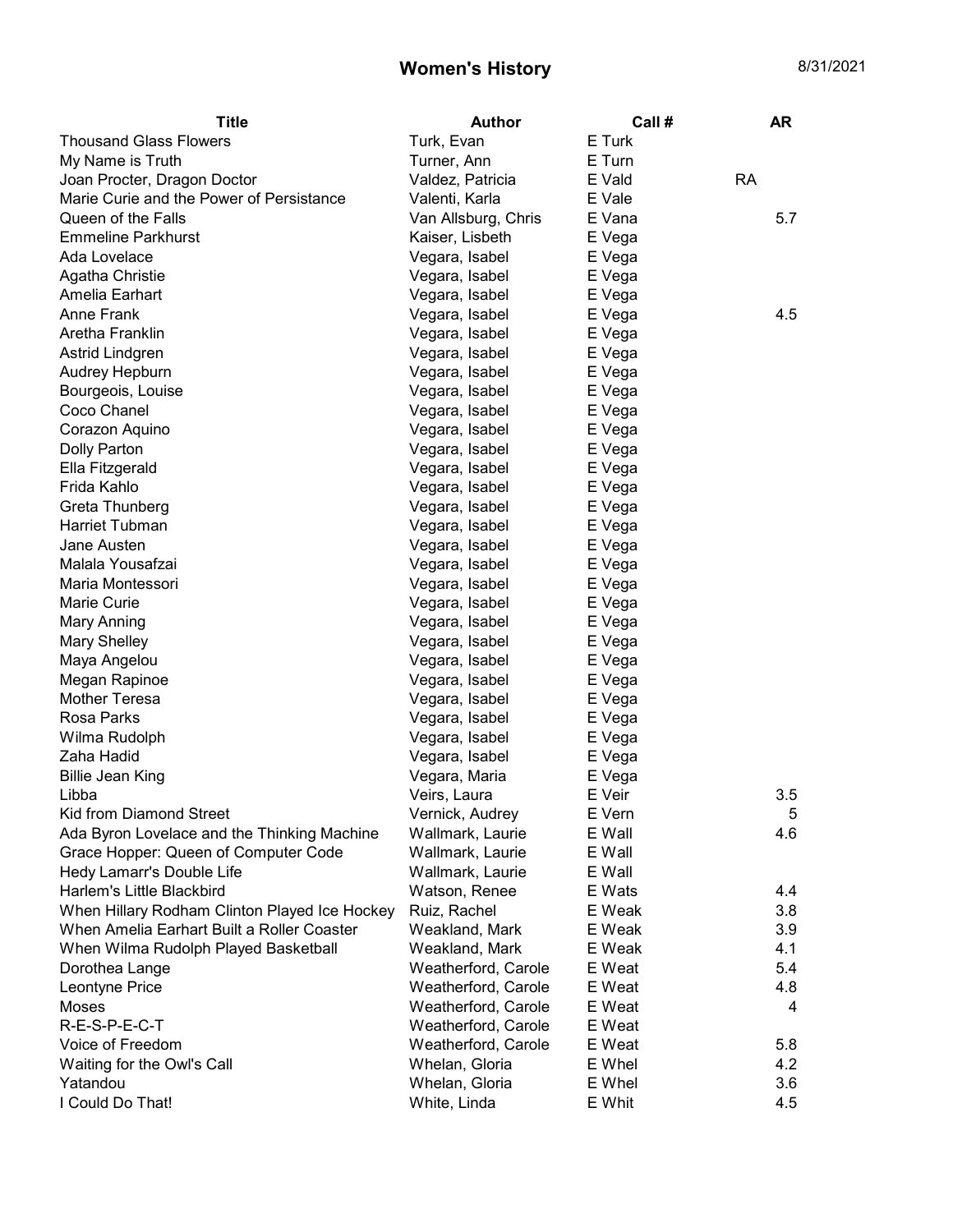| <b>Title</b>                                                       | <b>Author</b>          | Call #     |           | <b>AR</b> |
|--------------------------------------------------------------------|------------------------|------------|-----------|-----------|
| Librarian of Basra (The)                                           | Winter, Jeanette       | E Whit     |           |           |
| Jump at the Sun                                                    | Williams, Alicia       | E Will     |           |           |
| When Jackie Saved Grand Central                                    | Wing, Natasha          | E Wing     |           | 5.8       |
| Wangari's Trees of Peace                                           | Winter, Jeanette       | E Wint     |           | 3.7       |
| Watcher                                                            | Winter, Jeanette       | E Wint     | 4.2       |           |
| World is Not a Rectangle                                           | Winter, Jeanette       | E Wint     |           |           |
| Mother Jones and Her Army of Mill Children                         | Winter, Jonah          | E Wint     |           |           |
| <b>Ruth Bader Ginsburg</b>                                         | Winter, Jonah          | E Wint     |           | 5.8       |
| Elizabeth Warren                                                   | Wood, Susan            | E Wood     |           |           |
| When Esther Morris Headed West                                     | Wooldridge, Connie     | E Wool     |           | 5.1       |
| My Brothers' Flying Machine                                        | Yolen, Jane            | E Yole     |           | 4.5       |
| Not All Princesses Dress in Pink                                   | Yolen, Jane            | E Yole     | <b>RA</b> | 4.2       |
| Tea with an Old Dragon                                             | Yolen, Jane            | E Yole     |           | 4.2       |
| Malala's Magic Pencil                                              | Yousafzai, Malala      | E Yous     |           | 3.6       |
| <b>Brave Big Sister</b>                                            | Weaver, Rachel         | J 222      |           |           |
| <b>Fearless Leader</b>                                             | Weaver, Rachel         | $J$ 222.3  |           |           |
| <b>Extraordinary Teacher</b>                                       | Weaver, Rachel         | $J$ 226.6  |           |           |
| Amelia to Zora                                                     | Chin-Lee, Cynthia      | J 305.42   |           | 7         |
| What Is the Women's Rights Movement?                               | Hopkinson, Deborah     | J 305.42   |           | 6.1       |
| Jazz Jennings                                                      | Rodger, Ellen          | J.306.7    |           |           |
| <b>Freedom Heroines</b>                                            | Wishinsky, Frieda      | J.323.1    |           | 7.2       |
| Locked Up for Freedom                                              | Schwartz, Heather      | J 323.11   |           | 6.6       |
| Women's Rights Movement                                            | Braun, Eric            | J 323.34   |           | 6.2       |
| You Want Women to Vote, Lizzie Stanton?                            | Fritz, Jean            | J.324.6    |           | 6.4       |
| You Wouldn't Want to Be a Suffragist                               | MacDonald, Fiona       | J.324.6    |           | 5.1       |
| Women's Right to Vote                                              | Messner, Kate          | J.324.6    |           |           |
| American Girl Entrepreneur Pleasant Rowland                        | Polinsky, Paige        | J 338.7    |           | 4.9       |
| Barbie Developer Ruth Handler                                      | Slater, Lee            | J 338.7    |           | 5         |
| Women of the U.S. Army: Pushing Limits                             | Llanas, Sheila         | J355       |           | 5.1       |
| Women in Combat                                                    | Simons, Lisa           | J355.4     |           | 6.4       |
| Women of the U.S. Air Force: Aiming High                           | Schwartz, Heather      | J358.4     |           | 5.5       |
| Women of the U.S. Navy: Making Waves                               | Llanas, Sheila         | J 359      |           | 5.2       |
| Women of the U.S. Marine Corps: Breaking Barriel Schwartz, Heather |                        | J 359.9    |           | 5.5       |
| International Day of the Girl                                      | Humphreys, Jessica     | J 394.2    |           |           |
| Thank You, Sarah                                                   | Anderson, Laurie Halse | J 394.2649 |           | 3.7       |
| Serpent Slayer                                                     | Tchana, Katrin         | J 398.2    |           | 5.9       |
| Not One Damsel in Distress                                         | Yolen, Jane            | J 398.2    |           | 5.7       |
| Easy Work!                                                         | Kimmel, Eric           | J 398.2094 |           | 3.5       |
| Mufaro's Beautiful Daughters                                       | Steptoe, John          | J 398.2096 |           | 4.3       |
| Cut From the Same Cloth                                            | San Souci, Robert      | J 398.22   |           | 6.2       |
| Princesses and Heroines                                            | Hamilton, John         | J 398.4    |           | 6.4       |
| <b>Hidden Figures</b>                                              | Shetterly, Margot      | J 510.92   |           | 8.2       |
| Lise Meitner                                                       | Venezia, Mike          | J 539.7092 |           | 6.1       |
| When Sue Found Sue                                                 | Buzzeo, Tony           | J 560.92   |           |           |
| Jane Goodall                                                       | Venezia, Mike          | J 590.92   |           | 5.6       |
| My Life with the Chimpnazees                                       | Goodall, Jane          | J 590.92   |           | 6.1       |
| <b>Girl Who Drew Butterflies</b>                                   | Sidman, Joyce          | J 595.709  |           | 7.7       |
| Shark Lady                                                         | Keating, Jess          | J 597.3    | <b>RA</b> |           |
| What's Your Story, Amelia Earhart?                                 | Barton, Jen            | J 629.13   |           | 4.1       |
| <b>Temple Grandin</b>                                              | Barghoorn, Linda       | J 636      |           |           |
| What Was Cooking in Abigail Adams's White Hous Larkin, Tanya       |                        | J641.5     |           | 5.1       |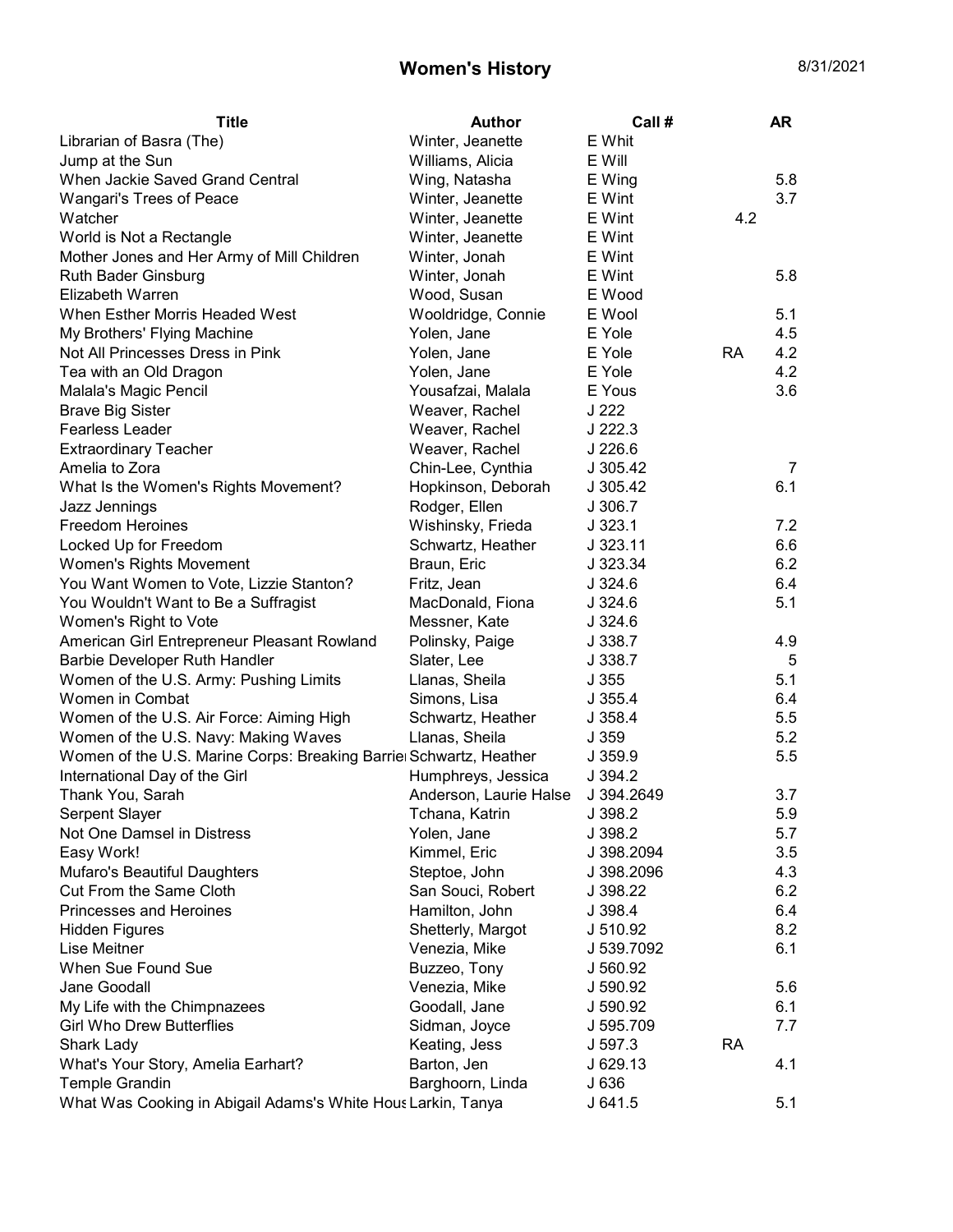| <b>Title</b>                                                  | <b>Author</b>          | Call #         | <b>AR</b> |
|---------------------------------------------------------------|------------------------|----------------|-----------|
| What Was Cooking in Edith Roosevelt's White Hot Larkin, Tanya |                        | J641.5         | 5         |
| What Was Cooking in Julia Grant's White House? Larkin, Tanya  |                        | J641.5         | 4.8       |
| What Was Cooking in Martha Washington's Presid Larkin, Tanya  |                        | J 641.5        | 5.1       |
| What Was Cooking in Mary Todd Lincoln's White I Larkin, Tanya |                        | J 641.5        | 5         |
| Girls' Book How to be the Best at Everything                  | Foster, Juliana        | J 646.7        |           |
| Frida Kahlo                                                   | Venezia, Mike          | J 709.2        | 5         |
| Georgia's Bones                                               | Bryant, Jennifer       | J 709.2        | 4.2       |
| Frida Kahlo: The Artist who Painted Herself                   | Frith, Margaret        | J 709.2        | 3.4       |
| Frida Kahlo: Painter of Strength                              | Johnston, Lissa        | J 709.2        | 4.1       |
| Frida Kahlo                                                   | Laidlaw, Jill          | J 709.2        | 7.6       |
| Georgia O'Keeffe                                              | Thomson, Ruth          | J 709.2        | 7.5       |
| Dorothea Lange                                                | Venezia, Mike          | J 709.2        | 5.4       |
| Georgia O'Keeffe                                              | Venezia, Mike          | J 709.2        | 4.8       |
| <b>Grandma Moses</b>                                          | Venezia, Mike          | J 709.2        | 4.8       |
| Mary Cassatt                                                  | Venezia, Mike          | J 709.2        | 4.7       |
| <b>Becoming Billie Holiday</b>                                | Weatherford, Carole    | J 782.42       | 5.8       |
| What is the Story of Wonder Woman?                            | Korte, Steve           | J 791.43       | 6.8       |
| Isadora Duncan: American Dancer                               | Keating, Susan         | J 792.8        |           |
| Women in Sports                                               | Ignotofsky, Rachel     | J 796          |           |
| <b>Skate Girls</b>                                            | Segovia, Patty         | J 796.22       | 4.6       |
| Alex Morgan                                                   | Fishman, Jon           | J 796.334      | 4.4       |
| Carli Lloyd                                                   | Fishman, Jon           | J 796.334      | 4.1       |
| Serena Williams                                               | Fishman, Jon           | J 796.342      | 4.3       |
| Simone Biles                                                  | Burns, Kylie           | J 796.4        | 6.5       |
| Simone Biles                                                  | Buckley, James Jr.     | J 796.44       |           |
| <b>Racer Girls</b>                                            | Woods, Bob             | J 796.7        | 4.7       |
| <b>Lindsey Vonn</b>                                           | Dann, Sarah            | J 796.93       | 6.3       |
| <b>Girls and Goddesses</b>                                    | Don, Lari              | J808.8         | 5.8       |
| Women Behind Rosie the Riveter                                | Dell, Pamela           | J 940.5318     | 5.5       |
| Luba: The Angel of Bergen-Belsen                              | McCann, Michelle       | J 940.5318     | 4.8       |
| Fireflies in the Dark                                         | Rubin, Susan           | J 940.5318     | 6.2       |
| Soviet Night Witches                                          | Dell, Pamela           | J 940.54       | 5.4       |
| Yankee Doodle Gals: Women Pilots of WWII                      | Nathan, Amy            | J 940.54       | 6.7       |
| U.S. Wasp                                                     | Simons, Lisa           | J 940.54       | 5.9       |
| Kate Middleton                                                | Custance, Petrice      | J 941.086      | 6.6       |
| You Wouldn't Want to Be Joan of Arc                           | MacDonald, Fiona       | J 944          | 4.7       |
| Nur Jahan of India                                            | Bridges, Shirin        | J 954          |           |
| A is for Abigail                                              | Cheney, Lynne          | J 973.09       | 6.3       |
| Bring Us Water, Molly Pitcher                                 | Dahl, Michael          | J 973.3        | 1.8       |
| <b>Independent Dames</b>                                      | Anderson, Laurie Halse | J 973.3082     | 6.1       |
| <b>Last Princess</b>                                          | Stanley, Fay           | J 996.6        | 6.4       |
| Who Was Abigail Adams?                                        | Kelley, True           | J B Adams      | 5.1       |
| Invincible Louisa                                             | Meigs, Cornelia        | J B Alcott     | 8         |
| Who Was Maya Angelou?                                         | Labrecque, Ellen       | J B Angelou    | 5.8       |
| Who Was Susan B. Anthony?                                     | Pollack, Pam           | J B Anthony    | 5.8       |
| Who Was Marie Antoinette                                      | Rau, Dana Meachen      | J B Antoinette | 5.9       |
| Who Was Jane Austen                                           | Fabiny, Sarah          | J B Austen     | 5.8       |
| Who Was Lucille Ball                                          | Pollack, Pam           | J B Ball       | 5.7       |
| Clara Barton                                                  | Deady, Kathleen        | J B Barton     |           |
| Who Was Clara Barton                                          | Spinner, Stephanie     | J B Barton     | 6.4       |
| Who Was Nellie Bly?                                           | Gurevich, Margaret     | J B Bly        |           |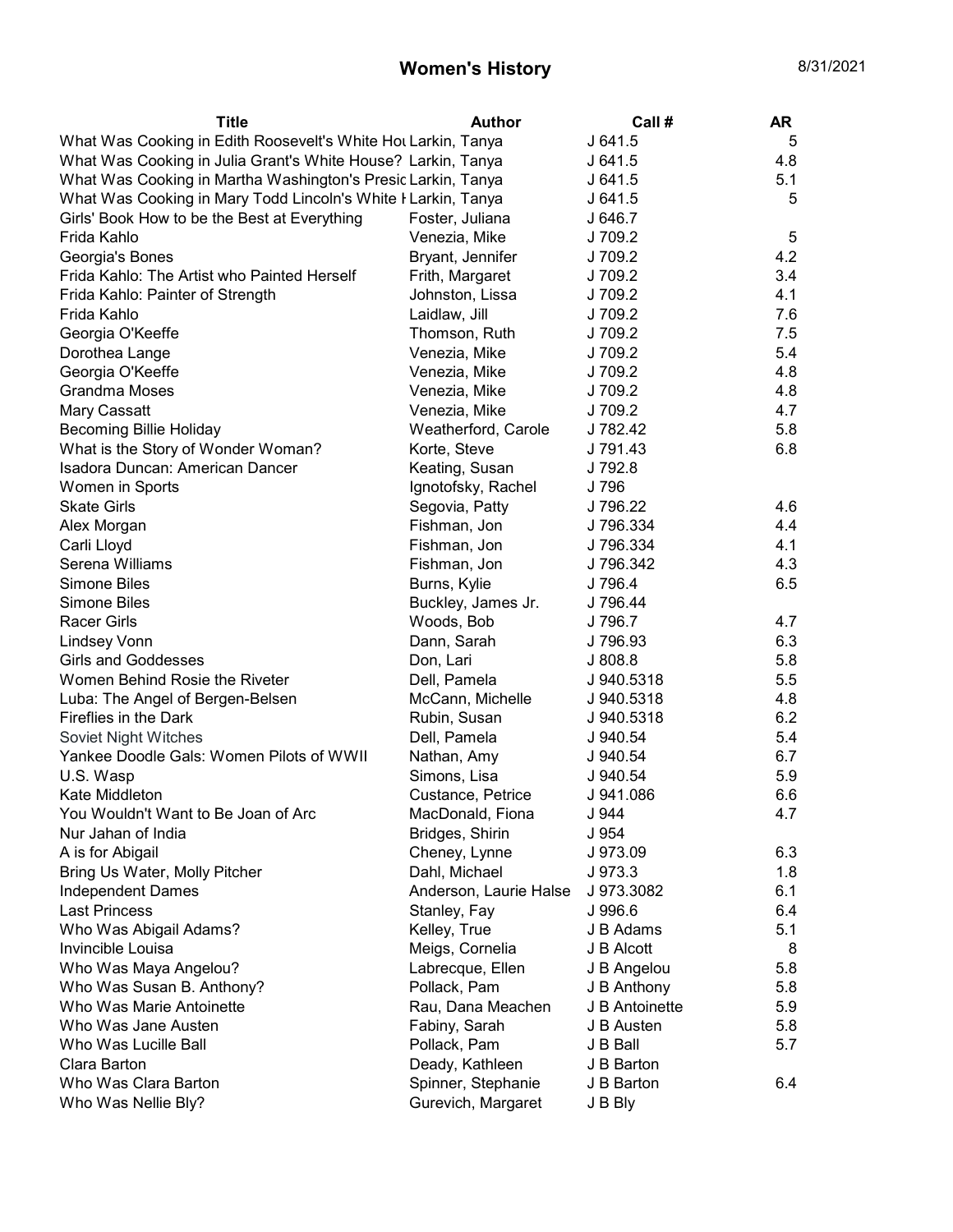| Title                                                            | <b>Author</b>       | Call#             | <b>AR</b> |
|------------------------------------------------------------------|---------------------|-------------------|-----------|
| Who Was Rachel Carson                                            | Fabiny, Sarah       | J B Carson        | 6.1       |
| Rachel Carson                                                    | Venezia, Mike       | J B Carson        | 5.9       |
| Who Was Catherine the Great?                                     | Pollack, Pam        | J B Catherine II  |           |
| Who Was Julia Child                                              | Edgers, Geoff       | J B Child         | 5.2       |
| Who is Hillary Clinton?                                          | Alexander, Heather  | J B Clinton       | 5.4       |
| <b>Rabble Rousers</b>                                            | Harness, Cheryl     | J B Collection    | 7.8       |
| Little Dreamers: Visionary Women Around the Wor Harrison, Vashti |                     | J B Collection    |           |
| Little Leaders: Bold Women in Black History                      | Harrison, Vashti    | J B Collection    |           |
| <b>Galaxy Girls</b>                                              | Jackson, Libby      | J B Collection    |           |
| Lives of Extraordinary Women                                     | Krull, Kathleen     | J B Collection    | 8.5       |
| Who Was Marie Curie                                              | Stine, Megan        | J B Curie         | 5.1       |
| Marie Curie: scientist who made glowing discoveric Venezia, Mike |                     | J B Curie         | 5.5       |
| Manya's Dream                                                    | Wishinsky, Frieda   | J B Curie         | 5.1       |
| Who Was Princess Diana                                           | Labrecque, Ellen    | J B Diana         | 6         |
| Who Was Amelia Earhart                                           | Boehm, Kate         | J B Earhart       | 4.3       |
| Who Was Queen Elizabeth?                                         | Eding, June         | J B Elizabeth I   | 5.3       |
| Who Was Anne Frank                                               | Abramson, Ann       | J B Frank         | 4.6       |
| Who Is Aretha Franklin?                                          | Medina, Nico        | J B Franklin      | 5.9       |
| Who Is Ruth Bader Ginsburg                                       | Demuth, Patricia    | J B Ginsburg      |           |
| Selena Gomez                                                     | Burns, Kylie        | J B Gomez         | 6.1       |
| Who Is Jane Goodall?                                             | Edwards, Roberta    | J B Goodall       | 4.7       |
| Who Is Temple Grandin?                                           | Demuth, Patricia    | J B Grandin       |           |
| Who Is Kamala Harris                                             | Anderson, Kirsten   | J B Harris        |           |
| Kamala Harris                                                    | Schwartz, Heather   | J B Harris        |           |
| Vanessa Hudgens                                                  | Sherrard, Valerie   | J B Hudgens       | 6.6       |
| Carly Rae Jepsen                                                 | McNiven, Kelly      | J B Jepsen        | 6.3       |
| Joan of Arc: Heroine of France                                   | Tompert, Ann        | J B Joan          | 5.1       |
| Joan of Arc                                                      | Kudlinski, Kathleen | J B Joan of Arc   | 6.1       |
| Who Was Joan of Arc                                              | Pollack, Pam        | J B Joan of Arc   | 5.5       |
| Joan of Arc                                                      | Stanley, Diane      | J B Joan of Arc   | 6.9       |
| Who Was Frida Kahlo?                                             | Fabiny, Sarah       | J B Kahlo         | 5.6       |
| Helen Keller: Rebellious Spirit                                  | Lawlor, Laurie      | J B Keller        | 8.5       |
| Who Was Helen Keller                                             | Thompson, Gare      | J B Keller        | 4.1       |
| Who Was Jacqueline Kennedy?                                      | Bader, Bonnie       | J B Kennedy       | 5.4       |
| Who Was Coretta Scott King                                       | Herman, Gail        | J B King          | 4.7       |
| Jennifer Lawrence                                                | Aloian, Molly       | J B Lawrence      | 6.8       |
| Maya Lin: Thinking with her hands                                | Rubin, Susan        | J B Lin           | 6.6       |
| Lorde                                                            | Morganelli, Adriana | J B Lorde         | 6.6       |
| Who Was Annie Oakley?                                            | Spinner, Stephanie  | J B Oakley        | 5.8       |
| Who is Michelle Obama?                                           | Stine, Megan        | J B Obama         | 4.7       |
| Michelle Obama                                                   | Wheeler, Jill       | J B Obama         | 4.8       |
| Who Is Alexandria Ocasio-Cortez                                  | Anderson, Kirsten   | J B Ocasio-Cortez |           |
| Cynthia Ann Parker                                               | Egan, Tracie        | J B Parker        | 4         |
| Who Was Rosa Parks?                                              | McDonough, Yona     | J B Parks         | 4.8       |
| Who Is Dolly Parton?                                             | Kelley, True        | J B Parton        | 5         |
| Who Was Beatrix Potter                                           | Fabiny, Sarah       | J B Potter        | 5.2       |
| Who Was Sally Ride?                                              | Stine, Megan        | J B Ride          | 5.9       |
| Rihanna                                                          | Johnson, Robin      | J B Rihanna       | 5.2       |
| <b>Eleanor Roosevelt</b>                                         | Mattern, Joanne     | J B Roosevelt     | 4.9       |
| Who Was Eleanor Roosevelt?                                       | Thompson, Gare      | J B Roosevelt     | 4.5       |
| Who Was Betsy Ross                                               | Buckley, James Jr.  | J B Ross          | 5.6       |
|                                                                  |                     |                   |           |